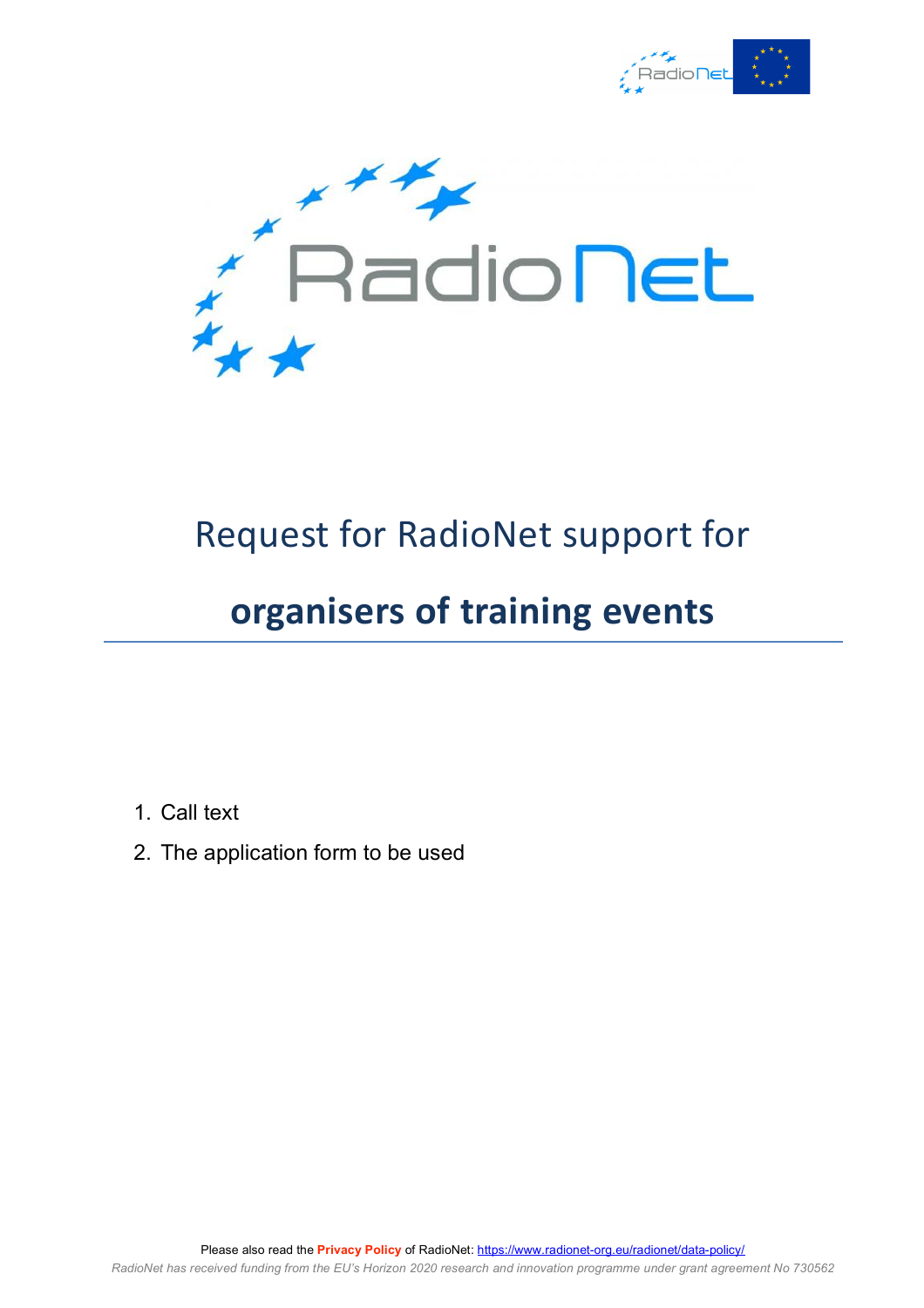

### RadioNet support for training events - Call

RadioNet is an EC funded project, which brings together the premier radio astronomical facilities in Europe to serve a growing research community across all of Europe and beyond. RadioNet supports a networking programme to promote and strengthen RadioNet infrastructures (EVN, *e*-MERLIN, NOEMA, IRAM-30m, LOFAR, Effelsberg, APEX and ALTA) and technical developments (AETHRA, BRAND EVN and RINGS).

The RadioNet training activity is devoted to equipping radio astronomers and engineers with the skills, which are essential to take full advantage of RadioNet infrastructures. This activity will foster the skills needed for exploitation of European radio astronomy facilities by researchers worldwide. It will enable radio astronomers to take advantage of global best practices and research opportunities, help newcomers to radio astronomy to learn current state-of-the-art techniques, and encourage them to stay in the field. The events supported by this activity should be aimed at astronomers and engineers in order to communicate, and indeed develop techniques needed to plan observations, reduce and interpret data from present and next-generation facilities. This should explicitly include at least one of EVN, *e*-MERLIN, IRAM (NOEMA + 30m), LOFAR, Effelsberg and APEX. This ensures that there will be sufficient experts in the market to support their communities in making use of new opportunities (ALMA, EHT and SKA or its precursor/pathfinders, and the other rapidly-evolving RadioNet facilities).

RadioNet seeks hosts for radio astronomy-related training events where all or the majority of the training specifically focuses on the use of RadioNet infrastructures.

Please apply as early as possible, communicating the requested amount of funding and, if possible, providing alternate dates in case of clashes. Please consider for clashing events before you fix the dates for your event: RadioNet calendar and scheduled events from training and dissemination activities.

We are inviting organisers of training events to respond to this call using the application form.

#### **Please send the duly filled in application form as PDF file to RadioNet@mpifr.de**

#### **Deadline: February 1, 2020, 5pm (CEST)**

Financial support can be used to subsidise organisational costs and travel costs for selected participants (trainees and tutors/lecturers) from RadioNet beneficiaries. Potential users of RadioNet infrastructures from other institutes are eligible for RadioNet support as trainees. One of the main organisers must be a RadioNet beneficiary; it is required that a RadioNet beneficiary submits the application form as well as any claim for organisational costs. Organisers will be encouraged to ensure the gender balance and diversity of attendees, both among participants and tutors. Please check Guide for organisers for details.

The evaluation results of the duly submitted applications will be performed by a Selection Committee and announced within 3 weeks after the submission deadline. The allocation of the RadioNet support will be made primarily based on the justification made with regard to the RadioNet infrastructures.

It is expected that the event organiser provides a list of individual candidates for RadioNet support at least one month before the event. The event organizers and supported participants are expected to acknowledge the RadioNet support in any advertising media (e.g. webpage, talks, poster, publications). The event organiser has to commit to provide an assessment report based on a provided template within 6 months after the event as a condition for the cost reimbursement. Wherever possible, claims should be made in the first instance from a participant's own institute, who then reclaim the money from RadioNet.

We invite proposals for events finishing latest 31.10.2020. For events before the end of May 2020, there is a 6-month deadline after the event for claiming the expenses from RadioNet; after that the deadline becomes progressively shorter since all claims must be finalised by November 2020. Claiming reimbursement after 1.12.2020 will not be possible under any circumstances and organisers of events awarded funding in Sept or Oct 2020 should discuss with RadioNet their plans to ensure speedy financial resolution.

Please contact Dr. Anita Richards for more information about the RadioNet training programme, and the RadioNet office for assistance. **We encourage you to send us a draft of your proposal well in advance if you need any advice about eligibility or any other aspect, without prejudicing your proposal, as it cannot be amended after the deadline.**

Sincerely,

RadioNet Management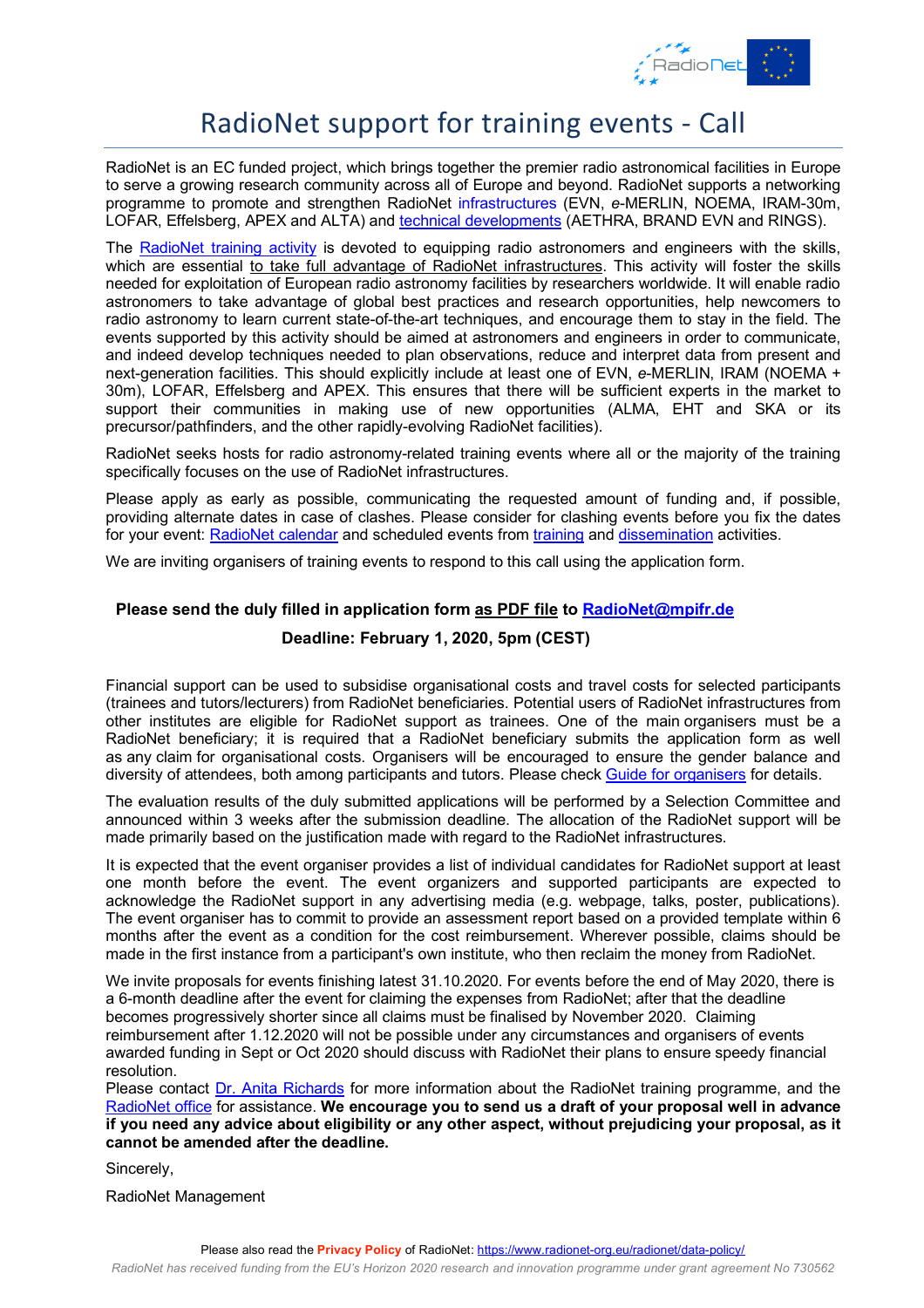

#### *Funding principles:*

- *Cost must be actually incurred in connection with the RadioNet action and necessary for its implementation*
- *Cost must be identifiable and verifiable, in particular recorded in the accounts in accordance with the accounting standards. Cost must comply with the applicable national law on taxes, labour and social security*
- *Travel costs and related subsistence allowances (including related duties, taxes and charges such as nondeductible value added tax (VAT) paid by the beneficiary) are eligible if they are in line with the beneficiary's usual practices on travel.*
- *Cost must be reasonable, justified and must comply with the principle of sound financial management, in particular regarding economy and efficiency (i.e. in line with a good housekeeping practice when spending public money, avoiding monetary excesses). 'Economy' means minimising the costs of resources used for an activity (input), while maximising quality; 'efficiency' is the relationship between outputs and the resources used to produce them.*

#### *Examples:*

*1. The beneficiary may NOT upgrade its travel policy or its purchasing rules because of the EC support. 2. Not eligible are: Entertainment or hospitality expenses (incl. gifts, special meals and dinners); not obligatory tips; cost of cancelled trips/events; personnel cost; exchange fee; trip insurance, re-booking cost*

*Obligations and Deadlines −the recipients of RadioNet financial support (organisers, participants) have to:*

- *assure the visibility of the support by inserting at any advertisement media (e.g., webpage, talks, poster, publications)*
	- *the project's and EU logos,*
	- *the acknowledgment sentence:* This event has received funding from the European Union's Horizon 2020 research and innovation programme under grant agreement No 730562 [RadioNet]
- *provide an assessment report according to GDPR within one month after the event as a condition for the cost reimbursement*
- *in case of event organisers, it is expected that the organiser provides*
	- *candidates for RadioNet support at least one month before the event for the RadioNet approval*
	- *text and pictures for RadioNet news, twitter and newsletter according to the GDPR rules*
- *there is a 6-month deadline after the event for providing the event report and for claiming the expenses; afterwards the support will be withdrawn.*

#### *RadioNet privacy policy*

*Personal Data provided in the applications will be stored, made accessible to the EC and auditors & eventually published with the event reports; all processes are designed according to the General Data Protection Regulation (GDPR, May 25th 2018).*

#### *RadioNet beneficiaries:*

*Max-Planck-Institut für Radioastronomie, NWO-I (ASTRON, SRON), IRAM, INAF-ORA, JIV-ERIC, University of Manchester, Chalmers-OSO, STFC, Observatoire de Paris, University of Oxford, Universidad de Alcala (and IGN), ESO, Fraunhofer-IAF, Rijksuniversiteit Groningen, Dublin Institute for Advanced Studies, ILT, Nicolaus Copernicus University, Universität zu Köln, Ventspils Augstskola, Aalto University, Trinity College Dublin, Korea Astronomy and*  Space Science Institute, University of Turku, Universite de Bordeaux, Delft University of Technology, University of *Glasgow, Department of Science and Technology (DST)*

Please also read the **Privacy Policy** of RadioNet: https://www.radionet-org.eu/radionet/data-policy/